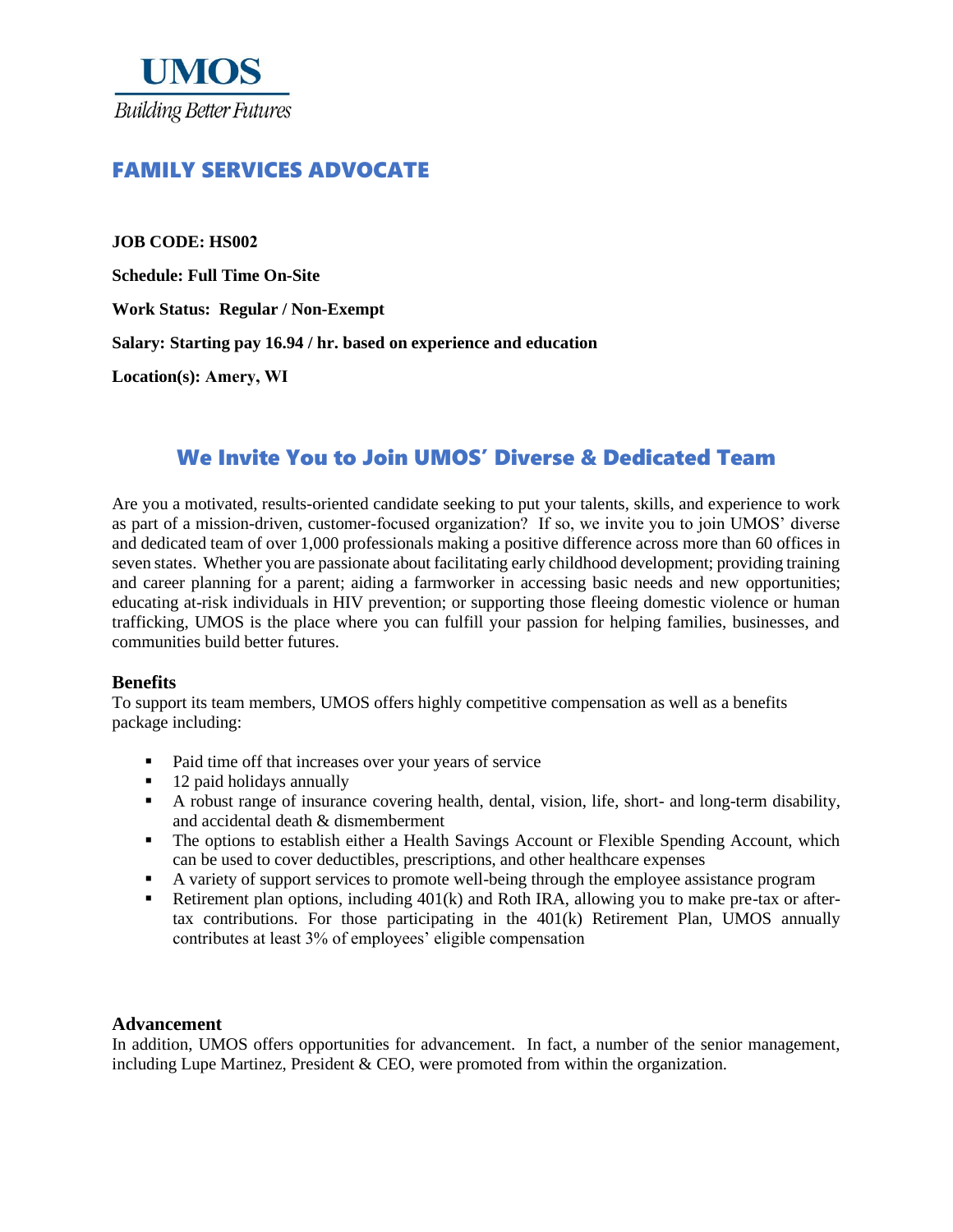

# **Diversity & Equal Opportunity**

UMOS is proud to be an Equal Opportunity Employer, and encourages qualified candidates of all backgrounds to apply, irrespective of race, ethnicity, color, religion, sex, national origin, sexual orientation, marital status, disability, age, parental status, and military service, or any other status protected by federal, state, or local law. In fact, 78% of senior management positions are held by people of color and women.

Do you want to make a positive impact on a family's life which include their children? If you enjoy doing case work, but also love going into the surrounding communities and talking to and engaging parents so that they can be empowered to make wise decision regarding their children's future, then we have a position for you – Family Services Advocate!

In this role, the Family Services Advocate will be under the direction of the Center Manager, implement Health and Family Services to include recruitment, intake process, and enrollment of farmworker families and coordination of Mental health and transitional services. Provide case management principles that consist of identification of family's strengths and needs, coordination of services, family advocacy, and assistance in family goal-setting based on Parent Family Community Engagement Framework (PFCEF). Ensure classroom environments are healthy and safe services that meet the needs of the infant, toddlers, and pre-school children and their families in accordance with the Federal Head Start Performance Standards, Licensing Rules for Group Day Care Centers, local and state regulations. Will monitor and assist with the coordination of family engagement activities.

# **Primary Responsibilities (not all inclusive):**

- 1. Implement Health, Transitional and Family Services at the Center including but not limited to: Eligibility, Recruitment, Selection, Enrollment, Attendance (ERSEA), home visits, newborn home visits, family needs assessment, referrals, child file reviews, case notes, Family Partnership Agreements, Transitions, collaboration with community agencies, parent education, coordination of MH services to families, family literacy, identification of community resources, and tracking of services.
- 2. Participate in Case Review Process that addresses health, nutrition, and disabilities program areas of children and determine child's health, special needs, and nutrition status by performing a file review and obtaining any current health or dental information through a records request.
- 3. Manage family services utilizing a case management systems approach that includes performing and monitoring case reviews to identify a family's strengths and immediate, short, and long-term needs of parents and children that provides a support system for families to meet their own individual needs through advocacy, training, and coordination of services.
- 4. Implement and monitor ongoing recruitment plan activities within the center recruitment zones to ensure funded enrollment is met that includes recruitment and establishment of 10% enrollment of children with Disabilities.
- 5. Provide direct supervision to Family Services Advocate Worker, including ongoing mentoring, training, and conducting performance evaluations.
- 6. Coordinate/implement and monitor the enrollment process of families that includes childcare and determine families' eligibility status, enrollment priority status by utilizing selection enrollment criteria and for families enrolled, implement a waiting list while ensuring that Eligibility is 100% accurate in accordance with the funding source.